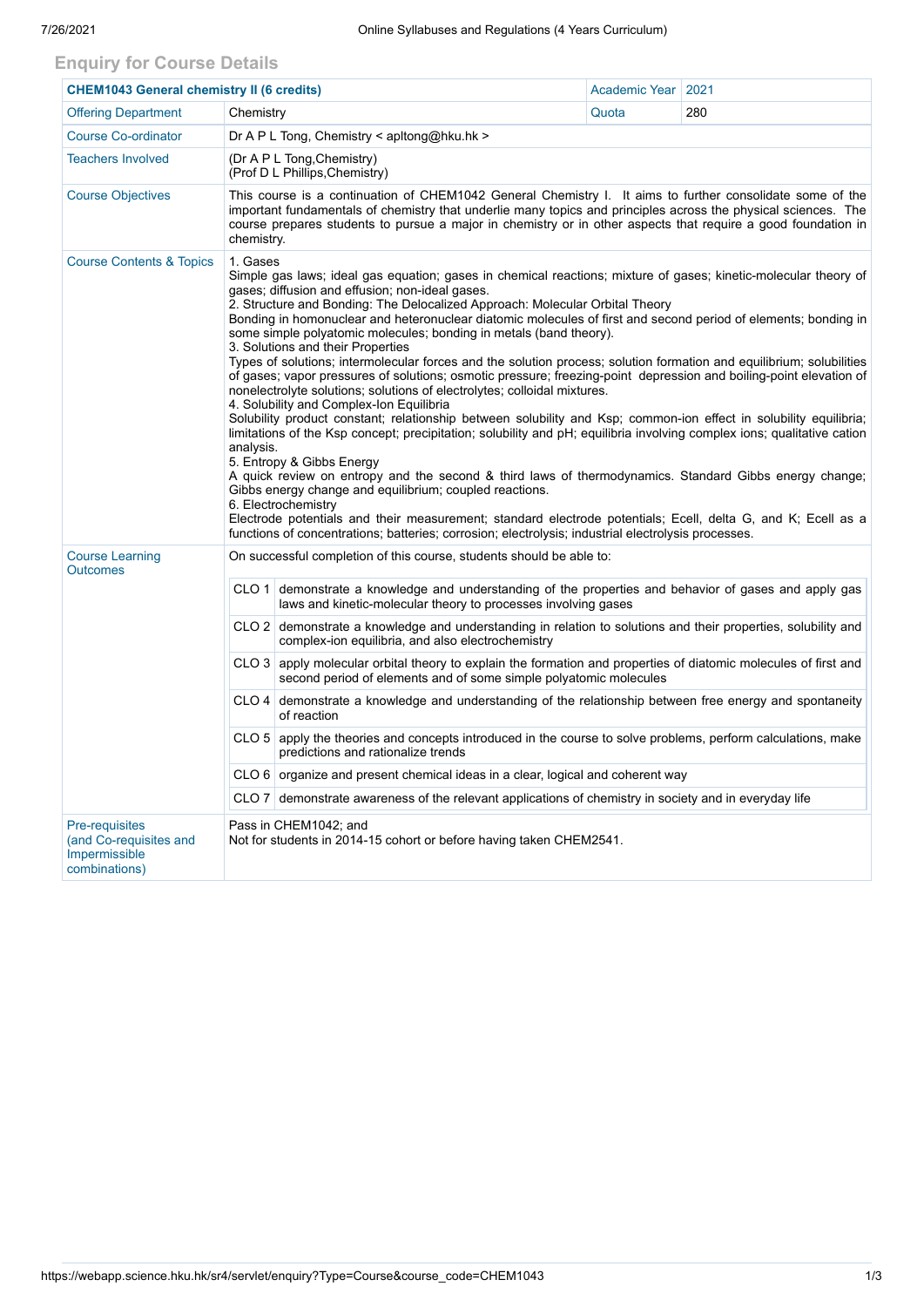| <b>Course Status with</b><br><b>Related Major/Minor</b><br>/Professional Core<br><b>Course to PLO Mapping</b> | 2021 Major in Biochemistry (Core/Compulsory)<br>2021 Major in Biological Sciences (Intensive) (Core/Compulsory)<br>2021 Major in Chemistry (Core/Compulsory)<br>2021 Major in Chemistry (Intensive) (Core/Compulsory)<br>2021 Major in Molecular Biology & Biotechnology (Intensive) (Core/Compulsory)<br>2021 Minor in Chemistry (Core/Compulsory)<br>2020 Major in Biochemistry (Core/Compulsory)<br>2020 Major in Biological Sciences (Intensive) (Core/Compulsory)<br>2020 Major in Chemistry (Core/Compulsory)<br>2020 Major in Chemistry (Intensive) (Core/Compulsory)<br>2020 Major in Molecular Biology & Biotechnology (Intensive) (Core/Compulsory)<br>2020 Minor in Chemistry (Core/Compulsory)<br>2019 Major in Biochemistry (Core/Compulsory)<br>2019 Major in Biological Sciences (Intensive) (Core/Compulsory)<br>2019 Major in Chemistry (Core/Compulsory)<br>2019 Major in Chemistry (Intensive) (Core/Compulsory)<br>2019 Major in Molecular Biology & Biotechnology (Intensive) (Core/Compulsory)<br>2019 Minor in Chemistry (Core/Compulsory)<br>2018 Major in Biochemistry (Core/Compulsory)<br>2018 Major in Biological Sciences (Intensive) ( Core/Compulsory )<br>2018 Major in Chemistry (Core/Compulsory)<br>2018 Major in Chemistry (Intensive) (Core/Compulsory)<br>2018 Major in Molecular Biology & Biotechnology (Intensive) (Core/Compulsory)<br>2018 Minor in Chemistry (Core/Compulsory)<br>2017 Major in Biochemistry (Core/Compulsory)<br>2017 Major in Biological Sciences (Intensive) (Core/Compulsory)<br>2017 Major in Chemistry ( Core/Compulsory )<br>2017 Major in Chemistry (Intensive) (Core/Compulsory)<br>2017 Major in Molecular Biology & Biotechnology (Intensive) (Core/Compulsory)<br>2017 Minor in Chemistry (Core/Compulsory)<br>2021 Major in Biochemistry < PLO $1,2,3,4,5$ ><br>2021 Major in Biological Sciences (Intensive) < PLO 1,2 ><br>2021 Major in Chemistry < PLO 1,2,4,5 ><br>2021 Major in Chemistry (Intensive) < PLO 1,2,4,5 ><br>2021 Major in Molecular Biology & Biotechnology (Intensive) < PLO 1,3,4,5 ><br>2020 Major in Biochemistry < PLO 1,2,3,4,5 ><br>2020 Major in Biological Sciences (Intensive) < PLO 1,2 ><br>2020 Major in Chemistry < PLO 1,2,4,5 ><br>2020 Major in Chemistry (Intensive) < PLO 1,2,4,5 ><br>2020 Major in Molecular Biology & Biotechnology (Intensive) < PLO 1,3,4,5 ><br>2019 Major in Biochemistry < PLO 1,2,3,4,5 ><br>2019 Major in Biological Sciences (Intensive) < PLO 1,2 ><br>2019 Major in Chemistry < PLO 1,2,4,5 ><br>2019 Major in Chemistry (Intensive) < PLO 1,2,4,5 ><br>2019 Major in Molecular Biology & Biotechnology (Intensive) < PLO 1,3,4,5 > |                                                                                                                                                                                                                                                                                                                                                                                                                                                                                           |                    |  |         |  |  |
|---------------------------------------------------------------------------------------------------------------|---------------------------------------------------------------------------------------------------------------------------------------------------------------------------------------------------------------------------------------------------------------------------------------------------------------------------------------------------------------------------------------------------------------------------------------------------------------------------------------------------------------------------------------------------------------------------------------------------------------------------------------------------------------------------------------------------------------------------------------------------------------------------------------------------------------------------------------------------------------------------------------------------------------------------------------------------------------------------------------------------------------------------------------------------------------------------------------------------------------------------------------------------------------------------------------------------------------------------------------------------------------------------------------------------------------------------------------------------------------------------------------------------------------------------------------------------------------------------------------------------------------------------------------------------------------------------------------------------------------------------------------------------------------------------------------------------------------------------------------------------------------------------------------------------------------------------------------------------------------------------------------------------------------------------------------------------------------------------------------------------------------------------------------------------------------------------------------------------------------------------------------------------------------------------------------------------------------------------------------------------------------------------------------------------------------------------------------------------------------------------------------------------------------------------------------------------------------------------------------------------------------------------------------------------------------------------------------------------------------------------------------------------------------------------------|-------------------------------------------------------------------------------------------------------------------------------------------------------------------------------------------------------------------------------------------------------------------------------------------------------------------------------------------------------------------------------------------------------------------------------------------------------------------------------------------|--------------------|--|---------|--|--|
|                                                                                                               |                                                                                                                                                                                                                                                                                                                                                                                                                                                                                                                                                                                                                                                                                                                                                                                                                                                                                                                                                                                                                                                                                                                                                                                                                                                                                                                                                                                                                                                                                                                                                                                                                                                                                                                                                                                                                                                                                                                                                                                                                                                                                                                                                                                                                                                                                                                                                                                                                                                                                                                                                                                                                                                                                 | 2018 Major in Chemistry < PLO 1,2,4,5 ><br>2018 Major in Chemistry (Intensive) < PLO 1,2,4,5 ><br>2018 Major in Molecular Biology & Biotechnology (Intensive) < PLO 1,3,4,5 ><br>2017 Major in Biochemistry < PLO 1,2,3,4,5 ><br>2017 Major in Biological Sciences (Intensive) < PLO 1,2 ><br>2017 Major in Chemistry < PLO 1,2,4,5 >                                                                                                                                                     |                    |  |         |  |  |
|                                                                                                               | 2017 Major in Chemistry (Intensive) < PLO 1,2,4,5 ><br>2017 Major in Molecular Biology & Biotechnology (Intensive) < PLO 1,3,4,5 >                                                                                                                                                                                                                                                                                                                                                                                                                                                                                                                                                                                                                                                                                                                                                                                                                                                                                                                                                                                                                                                                                                                                                                                                                                                                                                                                                                                                                                                                                                                                                                                                                                                                                                                                                                                                                                                                                                                                                                                                                                                                                                                                                                                                                                                                                                                                                                                                                                                                                                                                              |                                                                                                                                                                                                                                                                                                                                                                                                                                                                                           |                    |  |         |  |  |
| Offer in 2021 - 2022                                                                                          | Y                                                                                                                                                                                                                                                                                                                                                                                                                                                                                                                                                                                                                                                                                                                                                                                                                                                                                                                                                                                                                                                                                                                                                                                                                                                                                                                                                                                                                                                                                                                                                                                                                                                                                                                                                                                                                                                                                                                                                                                                                                                                                                                                                                                                                                                                                                                                                                                                                                                                                                                                                                                                                                                                               | 1st sem 2nd sem                                                                                                                                                                                                                                                                                                                                                                                                                                                                           | <b>Examination</b> |  | Dec May |  |  |
| Offer in 2022 - 2023                                                                                          | Y                                                                                                                                                                                                                                                                                                                                                                                                                                                                                                                                                                                                                                                                                                                                                                                                                                                                                                                                                                                                                                                                                                                                                                                                                                                                                                                                                                                                                                                                                                                                                                                                                                                                                                                                                                                                                                                                                                                                                                                                                                                                                                                                                                                                                                                                                                                                                                                                                                                                                                                                                                                                                                                                               |                                                                                                                                                                                                                                                                                                                                                                                                                                                                                           |                    |  |         |  |  |
| <b>Course Grade</b>                                                                                           | $A+$ to $F$                                                                                                                                                                                                                                                                                                                                                                                                                                                                                                                                                                                                                                                                                                                                                                                                                                                                                                                                                                                                                                                                                                                                                                                                                                                                                                                                                                                                                                                                                                                                                                                                                                                                                                                                                                                                                                                                                                                                                                                                                                                                                                                                                                                                                                                                                                                                                                                                                                                                                                                                                                                                                                                                     |                                                                                                                                                                                                                                                                                                                                                                                                                                                                                           |                    |  |         |  |  |
| <b>Grade Descriptors</b>                                                                                      | A<br>Demonstrate thorough mastery at an advanced level of extensive knowledge and skills required for attaining all the course<br>learning outcomes. Show thorough grasp of the subject. Demonstrate strong analytical and critical abilities and logical thinking,<br>with ability to apply knowledge to a wide range of complex, familiar and unfamiliar situations. Apply highly effective<br>organizational and presentational skills.                                                                                                                                                                                                                                                                                                                                                                                                                                                                                                                                                                                                                                                                                                                                                                                                                                                                                                                                                                                                                                                                                                                                                                                                                                                                                                                                                                                                                                                                                                                                                                                                                                                                                                                                                                                                                                                                                                                                                                                                                                                                                                                                                                                                                                      |                                                                                                                                                                                                                                                                                                                                                                                                                                                                                           |                    |  |         |  |  |
|                                                                                                               | в                                                                                                                                                                                                                                                                                                                                                                                                                                                                                                                                                                                                                                                                                                                                                                                                                                                                                                                                                                                                                                                                                                                                                                                                                                                                                                                                                                                                                                                                                                                                                                                                                                                                                                                                                                                                                                                                                                                                                                                                                                                                                                                                                                                                                                                                                                                                                                                                                                                                                                                                                                                                                                                                               | Demonstrate substantial command of a broad range of knowledge and skills required for attaining at least most of the course<br>learning outcomes. Show substantial grasp of the subject. Demonstrate evidence of analytical and critical abilities and logical<br>thinking, and ability to apply knowledge to familiar and some unfamiliar situations. Apply effective organizational and<br>presentational skills.                                                                       |                    |  |         |  |  |
|                                                                                                               | С                                                                                                                                                                                                                                                                                                                                                                                                                                                                                                                                                                                                                                                                                                                                                                                                                                                                                                                                                                                                                                                                                                                                                                                                                                                                                                                                                                                                                                                                                                                                                                                                                                                                                                                                                                                                                                                                                                                                                                                                                                                                                                                                                                                                                                                                                                                                                                                                                                                                                                                                                                                                                                                                               | Demonstrate general but incomplete command of knowledge and skills required for attaining most of the course learning<br>outcomes. Show general but incomplete grasp of the subject. Demonstrate evidence of some analytical and critical abilities and<br>logical thinking, and ability to apply knowledge to most familiar situations. Apply moderately effective organizational and<br>presentational skills.                                                                          |                    |  |         |  |  |
|                                                                                                               | D                                                                                                                                                                                                                                                                                                                                                                                                                                                                                                                                                                                                                                                                                                                                                                                                                                                                                                                                                                                                                                                                                                                                                                                                                                                                                                                                                                                                                                                                                                                                                                                                                                                                                                                                                                                                                                                                                                                                                                                                                                                                                                                                                                                                                                                                                                                                                                                                                                                                                                                                                                                                                                                                               | Demonstrate partial but limited command of knowledge and skills required for attaining some of the course learning outcomes.<br>Show partial but limited grasp, with retention of some relevant information, of the subject. Demonstrate evidence of some<br>coherent and logical thinking, but with limited analytical and critical abilities. Show limited ability to apply knowledge to solve<br>problems. Apply limited or barely effective organizational and presentational skills. |                    |  |         |  |  |
|                                                                                                               | Fail                                                                                                                                                                                                                                                                                                                                                                                                                                                                                                                                                                                                                                                                                                                                                                                                                                                                                                                                                                                                                                                                                                                                                                                                                                                                                                                                                                                                                                                                                                                                                                                                                                                                                                                                                                                                                                                                                                                                                                                                                                                                                                                                                                                                                                                                                                                                                                                                                                                                                                                                                                                                                                                                            | Demonstrate little or no evidence of command of knowledge and skills required for attaining the course learning outcomes.<br>Show evidence of little or no grasp of the knowledge and understanding of the subject. Lack of analytical and critical abilities,<br>logical and coherent thinking. Show very little or no ability to apply knowledge to solve problems. Organization and<br>presentational skills are minimally effective or ineffective.                                   |                    |  |         |  |  |
| <b>Course Type</b>                                                                                            | Lecture-based course                                                                                                                                                                                                                                                                                                                                                                                                                                                                                                                                                                                                                                                                                                                                                                                                                                                                                                                                                                                                                                                                                                                                                                                                                                                                                                                                                                                                                                                                                                                                                                                                                                                                                                                                                                                                                                                                                                                                                                                                                                                                                                                                                                                                                                                                                                                                                                                                                                                                                                                                                                                                                                                            |                                                                                                                                                                                                                                                                                                                                                                                                                                                                                           |                    |  |         |  |  |